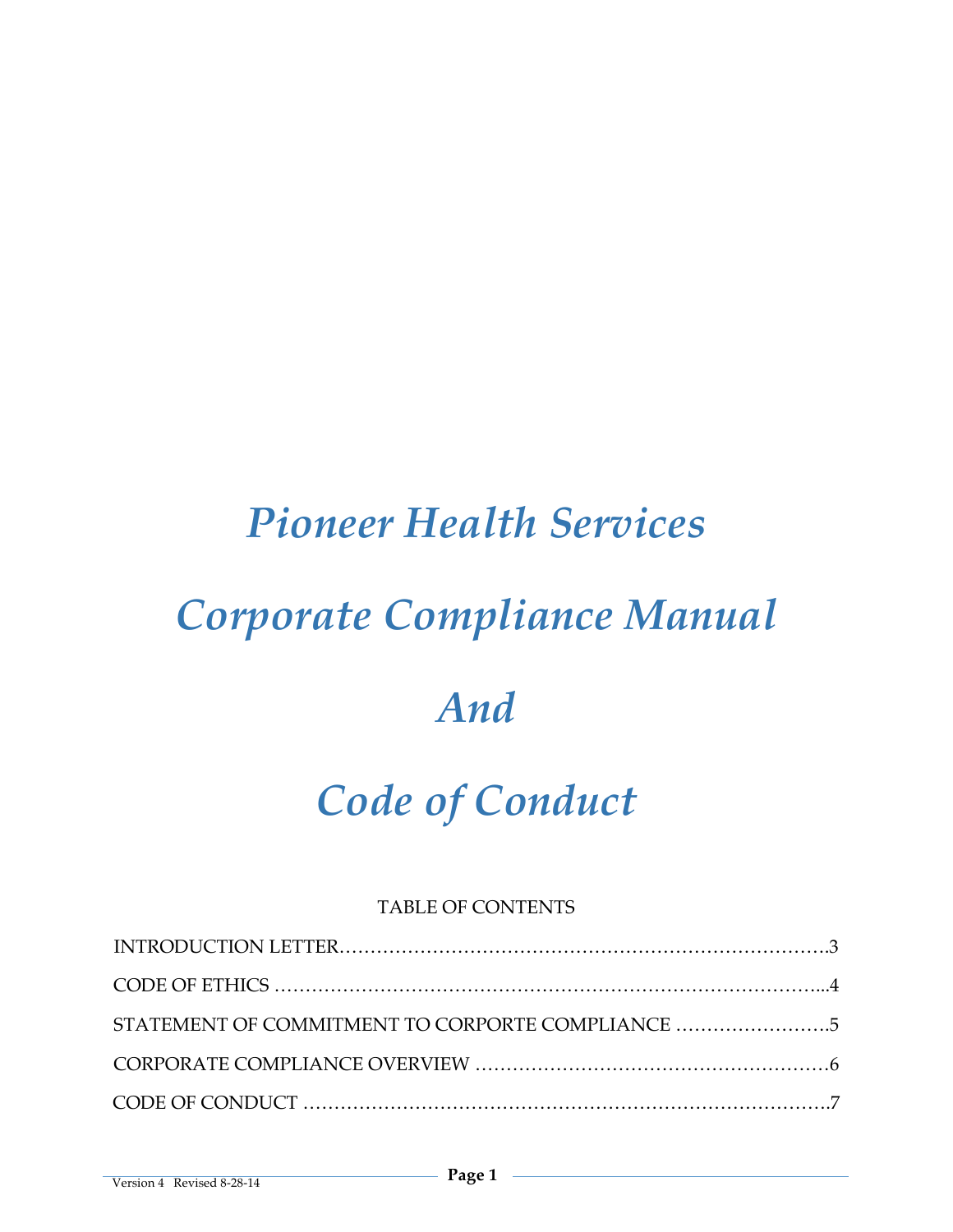| <b>Patient Transfers</b>                                    |    |
|-------------------------------------------------------------|----|
|                                                             |    |
|                                                             |    |
|                                                             |    |
|                                                             |    |
|                                                             |    |
|                                                             |    |
|                                                             |    |
|                                                             |    |
| <b>COMPLIANCE COMMITTEE STRUCTURE, FUNCTIONS AND DUTIES</b> |    |
|                                                             | 15 |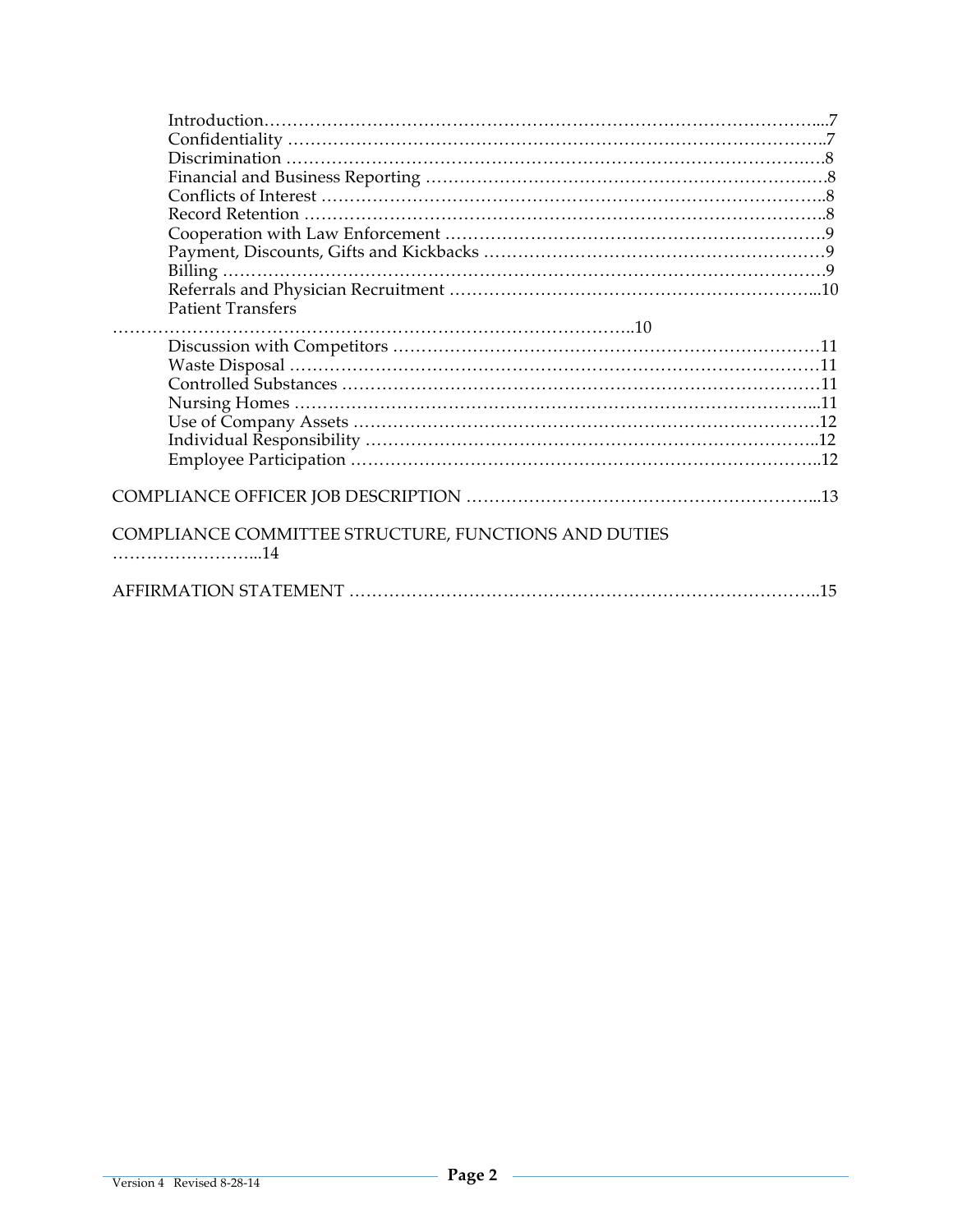

Dear Pioneer Health Services associate (employee or agent):

Pioneer Health Services (PHS) is committed to delivering quality health services. It is our intent to provide these services in alignment with our vision and values while complying with legal and regulatory requirements. A corporate compliance program has been developed which is designed to help all associates make good decisions in patient care, particularly those decisions related to legal and regulatory requirements. The principles involved apply to all associates (employees and any agents who act on behalf) of PHS. Every Associate is encouraged to raise questions about any part of their job if or when they feel that any work processes or actions are not in line with our vision and standards of conduct.

The intent of the Corporate Compliance Program at PHS is to develop policies, procedures, staff education and internal controls that promote adherence to applicable federal and state laws and the program requirements of federal, state and private health plans. Our compliance efforts are designed to establish a culture within our company that promotes prevention, detection and resolution of instances of conduct that do not conform to these standards. The adoption and implementation of voluntary compliance programs significantly advances the prevention of fraud, abuse and waste in these health plans while at the same time furthering the fundamental vision of our company, which is to provide quality care for our patients. PHS's Corporate Compliance Program is also designed to ensure conformity with the HIPAA (Health Insurance Portability and Accountability Act) privacy and security regulations.

Effective compliance policies guide the actions of our managers, employees, physicians, hospital boards and other health care professionals in the efficient management and operation of the company. They are especially critical as an internal control in the reimbursement and payment areas, where claims and billing operations have been a focus of government regulation, scrutiny and sanctions.

It is incumbent upon the leaders of PHS to provide ethical leadership to the organization and to assure that adequate systems are in place to facilitate ethical and legal conduct.

This Compliance Manual and Code of Conduct provides general ethical guidance and is intended to serve as a resource to help resolve questions and appropriate work place conduct. Review this thoroughly. Your adherence to the specific provisions, as well as the spirit of this code, is required and is necessary for our company to continue to provide quality services. No code is substitute for each person's internal sense of values including fairness, honesty, and integrity.

If you have questions regarding this manual and our required code, or if you encounter any situation that you believe violates its provisions, you should *immediately* consult your supervisor, director, Compliance Officer, administrator or report the issue by using the Hotline at (877) 874-8416 and/or log on to the website at pioneer.silentwhistle.com.

We believe that all individuals associated with PHS contribute value, and their support helps assure that our company fulfills its vision and provides quality care, services and employment. We also believe that the key to our success is working together to ensure compliance in every area! Sincerely,

President and CEO **Corporate Compliance Officer** Corporate Compliance Officer

\_\_\_\_\_\_\_\_\_\_\_\_\_\_\_\_\_\_\_\_\_\_\_\_\_\_\_\_\_\_\_\_\_\_\_\_\_\_\_\_\_\_\_\_\_\_\_\_\_\_\_\_\_\_\_\_\_\_\_\_\_\_\_\_\_\_\_\_\_\_\_\_\_\_\_\_\_\_\_\_\_\_\_\_\_\_\_\_\_\_\_\_\_\_\_\_\_\_\_\_\_\_\_ P. O. Box 1100 • 110 Pioneer Way • Magee, Mississippi 39111 • Telephone: 601-849-6440 • Fax: 601-849-6443 www.pioneerhealthservices.com **PIONEER HEALTH SERVICES CORPORATE COMPLIANCE PROGRAM CODE OF ETHICS**

It is the policy of Pioneer Health Services (PHS) that the Corporate Compliance Program is considered as a guideline to be followed by all members of Corporate, the Hospital Board of Trustees, medical staff, administrative officers, directors, managers, employees at all levels and in all business units. PHS and its affiliates require that its board members, medical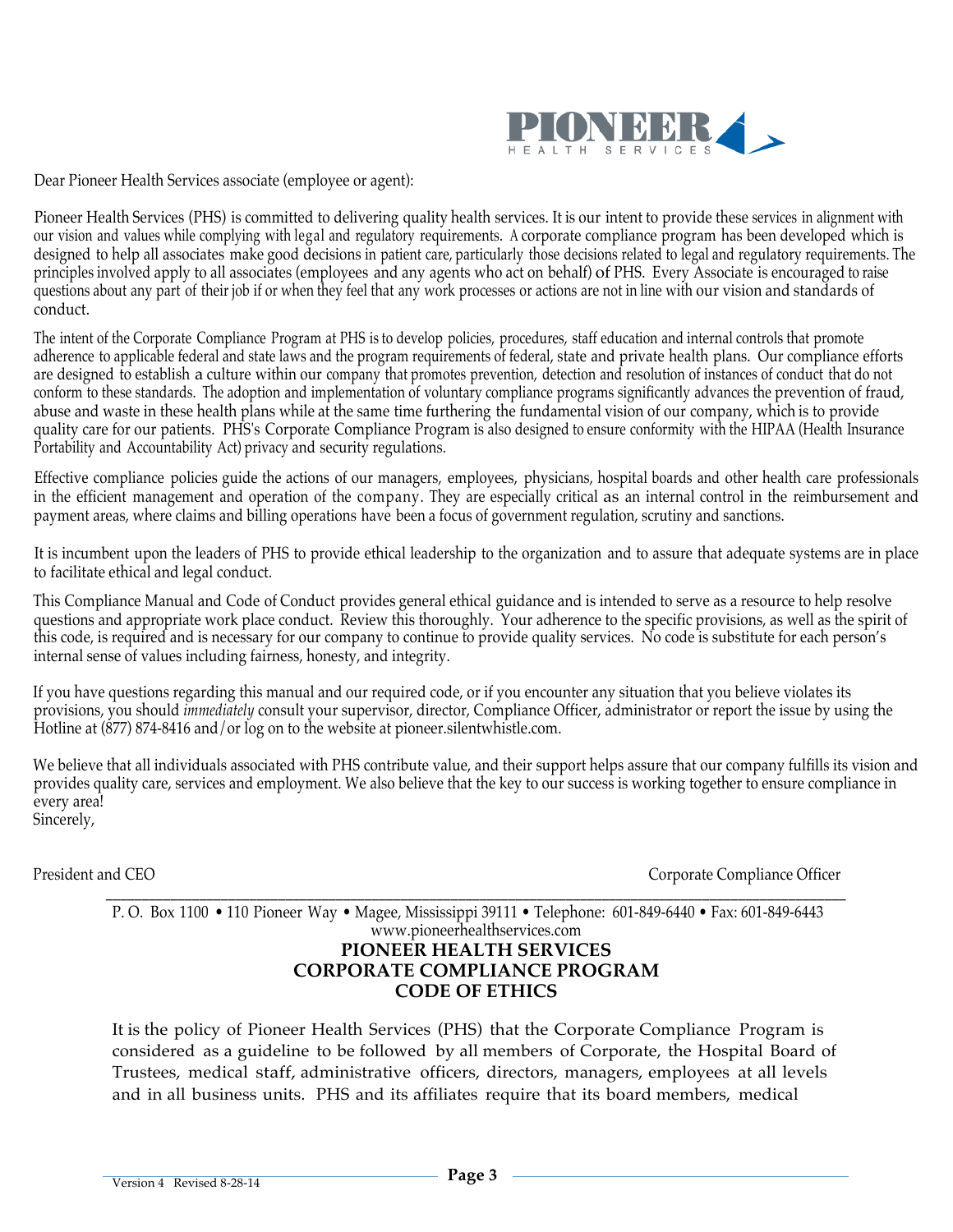staff, administrative officers, managers and employees maintain high standards of integrity, and business ethics. Furthermore, it is the duty of each employee to encourage other employees to maintain this same high level of integrity. Corporate, the Hospital Board of Trustees, medical staff, administrative officers, directors, managers, employees at all levels and in all business units must avoid any actions that are, or appear to be, inconsistent with such standards.

The Corporate Compliance Program is an on-going process designed to prevent and detect violations of the law, particularly fraud and abuse. If a situation should arise where there is a question about whether a proposed action is in compliance with a law, regulation or policy, all individuals associated with PHS and its affiliates should contact the Corporate Compliance Officer or a member of the Corporate Compliance Committee.

Conflicts of interest must be avoided. PHS and its affiliates have policies concerning conflicts of interest, which must be followed and any conflicts of interest must be fully disclosed.

PHS and its affiliates are committed to protecting those who report actions in good faith and strictly prohibits retaliation in any manner.

All issues reported will be treated confidentially and may, at request, be anonymous, as discussed in the designated sections of this manual.

This manual outlines the process Pioneer Health Services (PHS) and its affiliates will utilize to assure that they are in compliance with the various laws and regulations established by both the Federal government as well as all of the States PHS and its affiliates operate in. This manual is part of an ongoing process; it will be updated and expanded as the program evolves.

#### **PIONEER HEALTH SERVICES CORPORATE COMPLIANCE PROGRAM STATEMENT OF COMMITMENT TO CORPORATE COMPLIANCE**

The PHS and its affiliates Vision is to:

#### **Integrity and Ethical Conduct**

We are truthful and trustworthy, striving to provide quality services to patients, their families and every business partner at the highest professional, ethical and legal standard.

#### **Rural Communities**

We are committed to assuring the viability of rural hospitals in the communities we serve.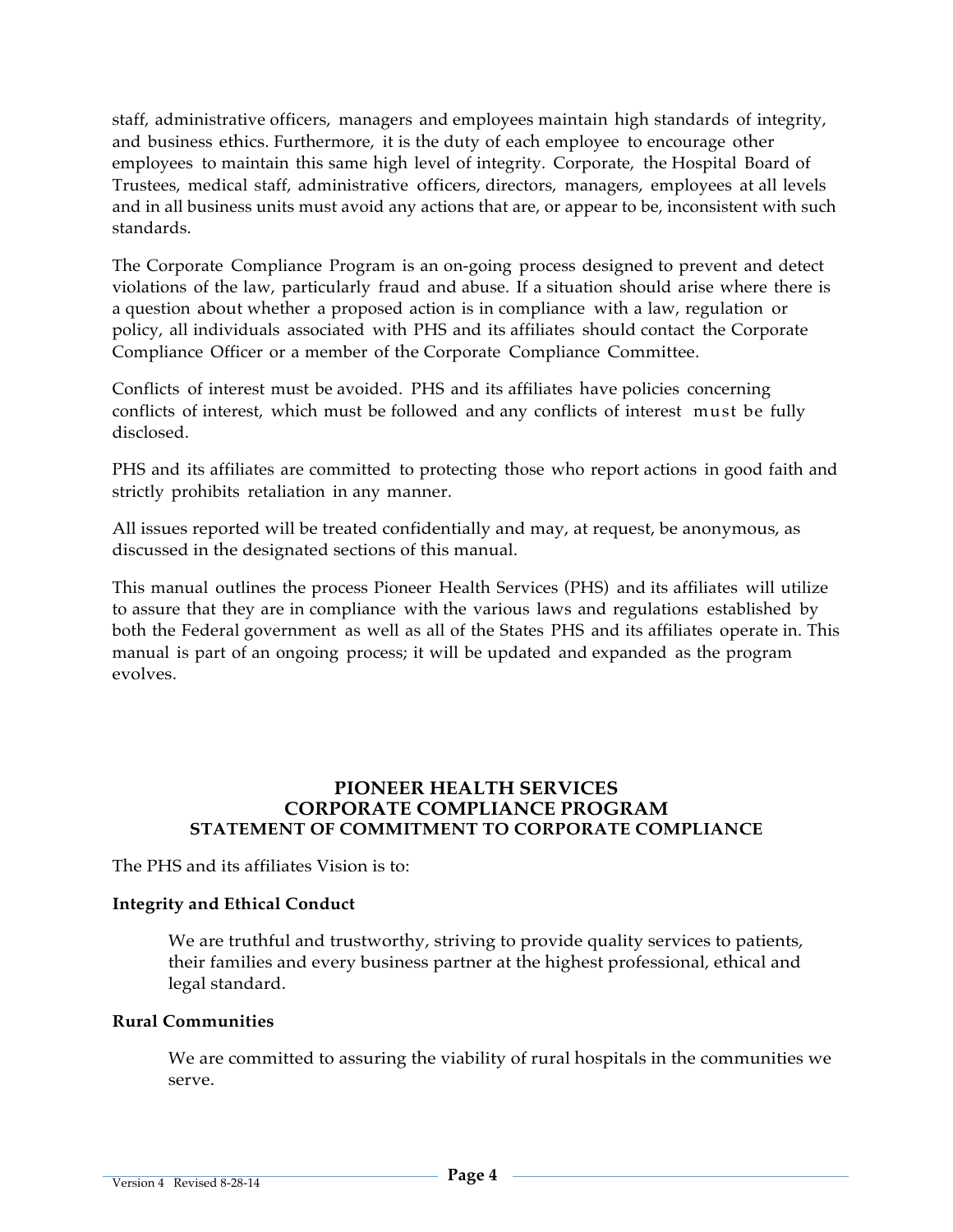#### **Employees and Families**

We know that our success depends on our people. We are committed to providing workplace practices, resources and a healthy working environment so they can make a meaningful contribution and maintain a healthy life and work balance.

#### **Innovation**

We bring creative solutions to healthcare that ensures high quality services to our patients, business partners and employees.

#### **Caring and Compassion**

We strive to understand the needs of every patient and offer quality clinical services that ensure those needs are fulfilled.

In order to achieve this vision, PHS and its affiliates are committed to maintaining a work environment that promotes integrity and trust in order that its employees, medical staff, and agents may perform their tasks with the highest ethical standards. These ethical standards require strict adherence to all applicable laws and regulations.

In order to avoid any violations of laws and regulations, a formal Corporate Compliance Program has been implemented at PHS and its affiliates. This program is part of Pioneer Health Services and its affiliates continuing effort to improve quality and performance. Corporate Compliance means that everyone associated with the company will make every effort to understand all legal and any other requirements that relate to their positions; and, will comply with them. (Regulations published by the Center of Medical Services, CMS, and other federal or state agencies). Any deviations are to be immediately reported to a supervisor, the Compliance Officer or the Chief Executive Officer in order to allow immediate and appropriate actions to be taken. If you have any question or concern, please call the Compliance Officer and/or the Hotline at (877) 874-8416. In addition, you may also log onto the website at pioneer.silentwhistle.com.

### **PIONEER HEALTH SERVICES CORPORATE COMPLIANCE PROGRAM OVERVIEW**

In recent years, there has been significant concern regarding "fraud and abuse" in healthcare. In light of this, the Office of the Inspector General (OIG) has issued a document entitled "Compliance Program Guidance for Hospitals." The OIG has recommended that an effective compliance plan should contain the following seven elements:

- 1. The development and distribution of written standards of conduct, as well as written policies and procedures that promote the Hospital's commitment to compliance and that address specific areas of potential fraud, such as claims development and submission processes, code gaming, and financial relationships with physicians and other health care professionals;
- 2. The designation of a chief compliance officer and other appropriate bodies charged with the responsibility of operating and monitoring the compliance program, and who report directly to the CEO and the governing body;

Version 4 Revised 8-28-14 **Page 5**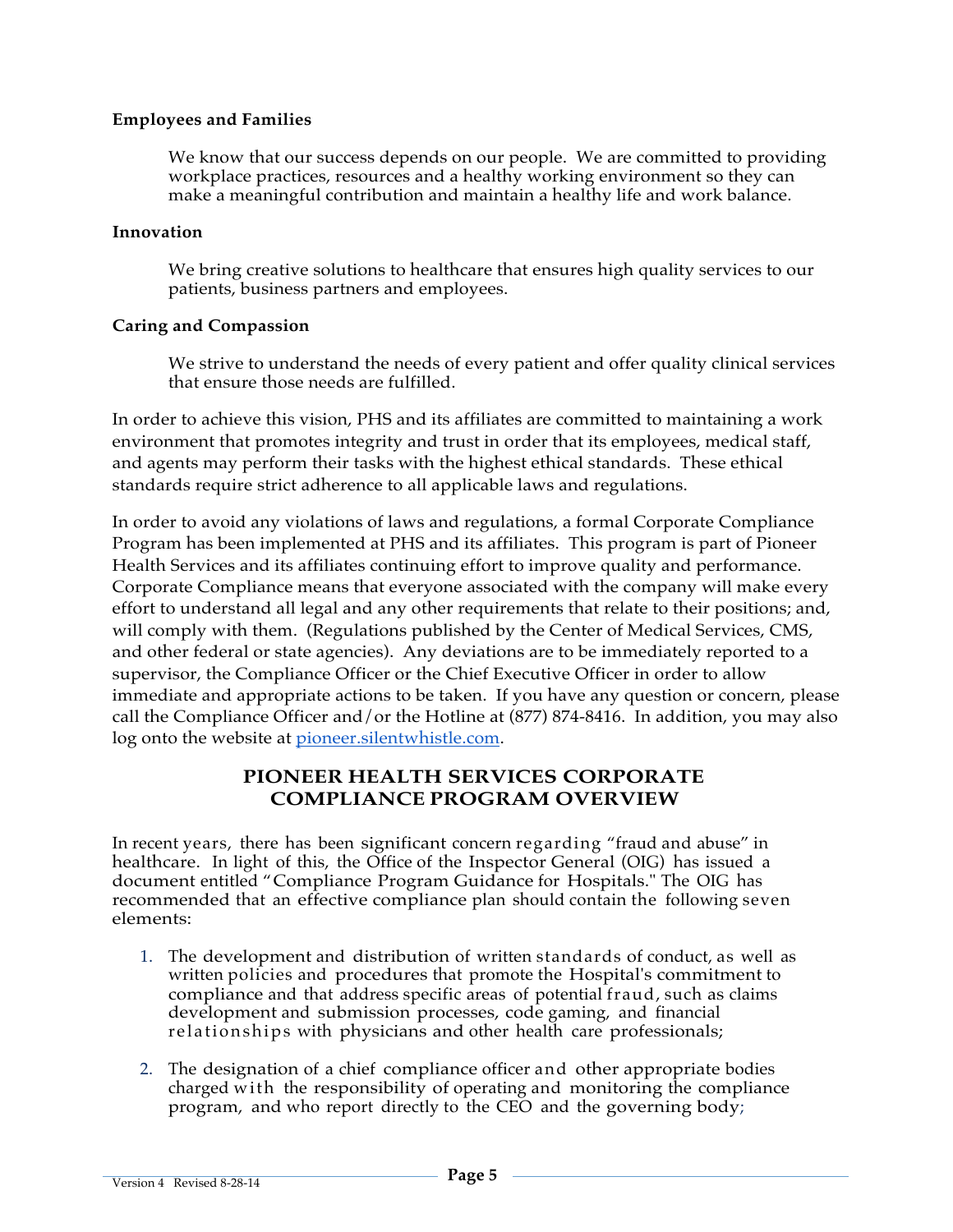- 3. The development and implementation of regular, effective education and training programs for all affected employees;
- 4. The maintenance of a process, such as a hotline and/or P.O. Box, to receive complaints, and the adoption of procedures to protect the anonymity of complainants and to protect complainants from retaliation;
- 5. The development of a system to respond to allegations of improper or illegal activities and the enforcement of appropriate disciplinary action against employees who have violated internal compliance policies, applicable statutes, regulations or federal health care program requirements;
- 6. The use of audits and/or other evaluation techniques to monitor compliance and assist in the reduction of identified problem areas; and
- 7. The investigation and remediation of identified systemic problems and the development of policies addressing the non-employment or retention of sanctioned individuals.

# **PIONEER HEALTH SERVICES CODE OF CONDUCT**

Itis the policy of Pioneer Health Services that all employees and affiliated professional staff will fully comply with all state and federal laws and will conduct themselves in accord with company policies as well as the highest ethical standards.

To help achieve this mission, Pioneer has created a Code of Conduct which describes Pioneer policies concerning certain laws and regulations affecting many of our business operations. Pioneer has established this Code of Conduct to help its employees understand some of the specific laws and policies they are required to adhere to.

Pioneer policy is to provide quality services to patients, their families and all business partners at the highest professional, ethical and legal standards. Employees who fail to do so will be subject to discipline up to and including termination of employment. Any person who learns of, or suspects that, someone has violated a state or federal law, this Code of Conduct, or has acted unethically or improperly, must report that information to their supervisor, an Human Resource representative or the Corporate Compliance Office. Supervisors are required to ensure compliance by their staff.

If you are uncomfortable discussing your concerns with a supervisor or feel those concerns are being ignored, you are encouraged to call your Human Resource representative or Corporate Compliance Office to report your concern and seek resolutions. You may also call the Pioneer Compliance Hotline to report information regarding unethical or illegal conduct, violations of Pioneer Code of Conduct or the Corporate Compliance Program. The Pioneer Compliance Hotline allows anonymous reporting of actual or perceived violations. You are not required to leave your name, although you may do so if you wish. The Pioneer Compliance Hot Line number is 877-874-8416. Your telephone number will not be identified in any message. You may also contact the Compliance Hotline online at www.pioneer.silentwhistle.com.

# **Code of Conduct**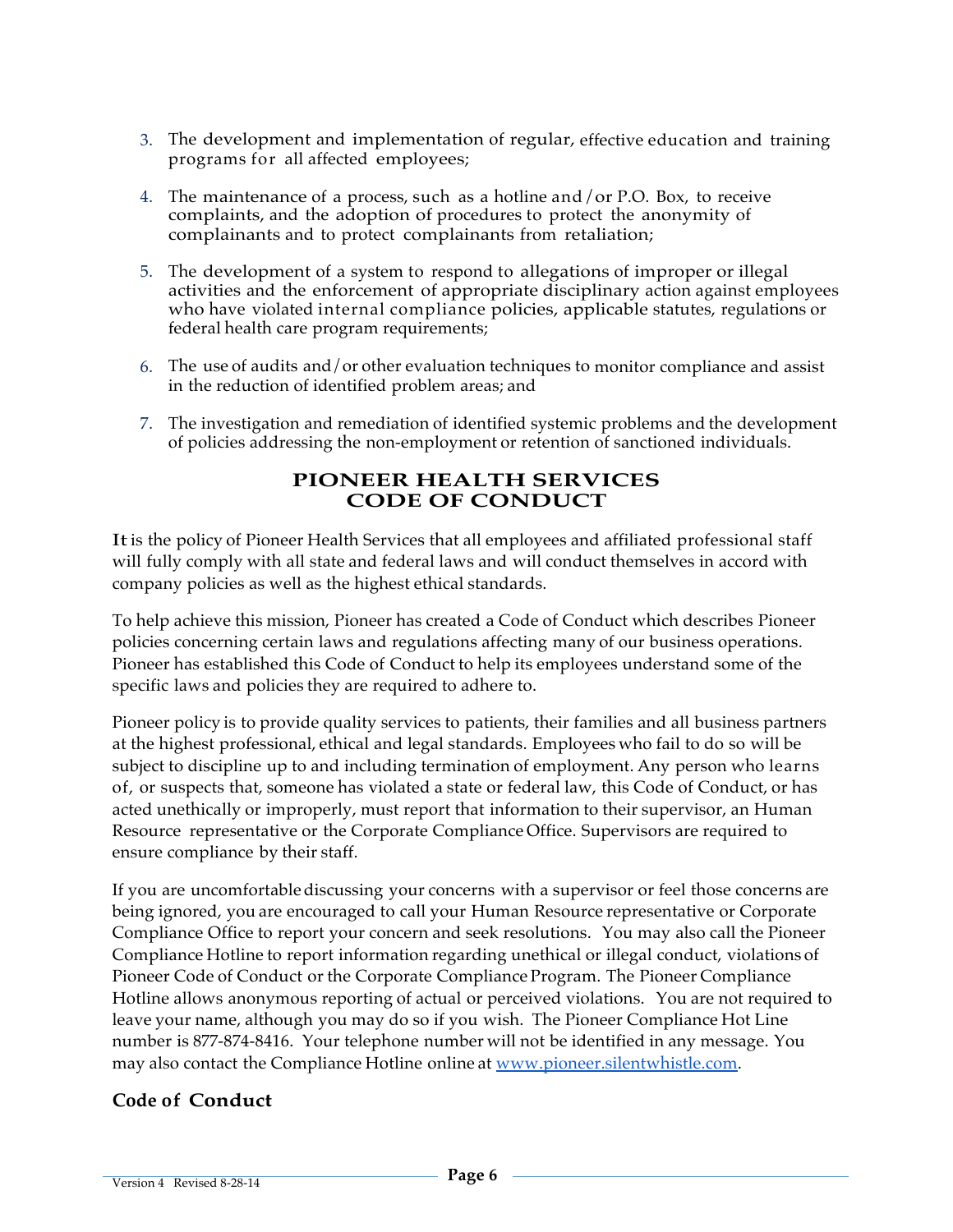# **Confidentiality**

All patient information (including medical records, in any form of medium) must be kept strictly confidential and not released to anyone outside the provider without written patient consent or lawful court order. Consistent with HIPAA Privacy Rule, employees are prohibited from disclosing patient health information to anyone other than the patient, for treatment, payment, healthcare operations, or with authorization from the patient. Internal access by Pioneer employees to patient medical records or other protected information is not permitted unless there is a legitimate, work-related need to see the information.

# **Discrimination**

It is against the law to discriminate against an employee or patient on the basis of race, color, sex, age, national origin or other protected status. Patients also cannot be discriminated against because of their ability or inability to pay for care. Any person with information that a provider or individual is improperly discriminating or being discriminated against must report that information.

# **Financial and Business Reporting**

Pioneer provides various financial and business reporting processes to ensure accurate and timely recordkeeping for internal transactions, government and client reports. These can include, but are not limited to, employee time and expense reports, internal financial and activity reports, audits, insurance claims reports and performance reports for clients. All reporting processes must be complete and accurate. Employees who intentionally misrepresent or falsify required information on company documents will be subject to disciplinary action up to and including termination of employment. Employees who suspect misrepresentation or false reporting are required to immediately notify their manager, the Human Resource Manager or the Compliance Manager. Failure to do so may result in disciplinary action up to and including termination of employment.

#### **Conflicts of Interest**

All Pioneer employees must avoid conflicts of interest and situations that even appear to be a conflict of interest. This means that employees will not personally benefit from doing business with Pioneer nor have independent formal or informal business relationships with those who deal with Pioneer. They cannot use company property for personal benefit without the expressed approval of their supervisor. Pioneer employees cannot compete with Pioneer. Any potential for conflict of interest should be disclosed to your supervisor. You must also inform your supervisor if, within a year of your employment, you worked for a Medicare intermediary or carrier.

# **Record Retention**

State and federal laws require that providers and others within Pioneer keep certain records for specified periods of time. It is our policy to keep records for as long as the law requires. The legal requirements are many and varied. Before you discard any documentation it is wise to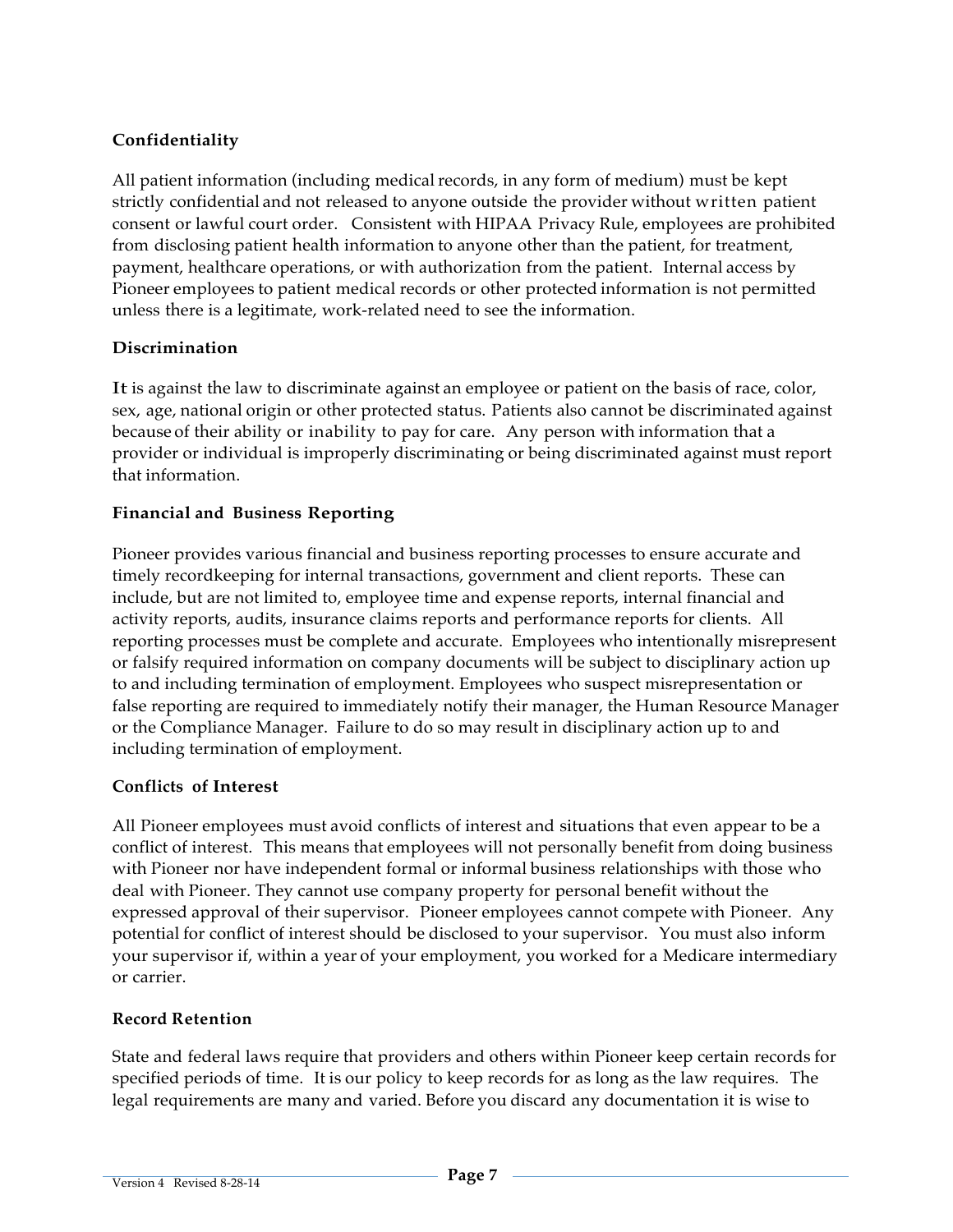check with your supervisor, medical records or the Corporate Compliance Office regarding any retention requirements that might exist. All employees should learn and follow existing record retention policies.

### **Cooperation with Law Enforcement**

Federal and State agencies, as well as Medicare carriers and intermediaries, have broad rights to investigate matters involving patient care and billing. Pioneer policy is to cooperate with enforcement investigations and activities within the bounds permitted by law. Employees, affiliates, Directors or agents of Pioneer Health Services who are approached by governmental enforcement as agents of the Federal Bureau of Investigation (FBI), the Office of the Inspector General (OIG) or the Department of Justice (DOJ) who are or may be conducting an investigation of PHS, or persons affiliated with Pioneer Health Services, should immediately notify the Compliance Officer. The Compliance Officer will instruct the person as to his/her rights and obligations to speak to the agents. The Compliance Officer or Administrative Officer will contact legal counsel immediately. If you are presented with a subpoena, warrant, or court order you have the right to an attorney when speaking with the government agent. The Corporate Compliance Office will coordinate the disclosure of documentation. Any person who elects to speak with a law enforcement officer must tell the complete truth. Employees at all business units are encouraged to cooperate or assist with any governmental investigations, after notifying the Compliance Officer or Administration.

# **Payments, Discounts, Gifts and Kickbacks**

It is generally illegal to pay for patient referrals or to pay for a recommendation that someone lease or buy something (like equipment, drugs or services) from you, if a government health program (such as Medicare) is paying for the patient services or item. It is Pioneer policy not to pay for referrals or recommendations or to accept payment for referrals we make. "Payment" does not have to be cash; it can be anything of value, such as a discount, a free service or piece of equipment. Employees must avoid entertaining or giving gifts or gratuities of more than nominal value to those who can refer patients or business to a Pioneer healthcare facility, provider or other business unit. Additionally, employees are prohibited from accepting or soliciting gifts or gratuities of any kind as an incentive or reward for conducting business at any Pioneer facility or business unit.

# **Billing**

It is against federal law (False Claim Act) and Pioneer policy to knowingly submit or cause to submit false claims for payment. This requirement applies to all employees and affiliated professional staff at our healthcare facilities, employees in our billing and collections department, accounting department and any other employees who create and submit bills for payment. Submitting a false claim might include intentionally using the wrong billing codes, falsifying the medical record, billing for services not provided and/ or not medically necessary. According to the False Claim Act violations can be punished by fines (up to \$11,000 per claim), imprisonment and exclusion from the Medicare or Medicaid programs. Pioneer policy is to bill accurately and only for medically necessary services which are provided and documented, and for goods and services actually performed. Any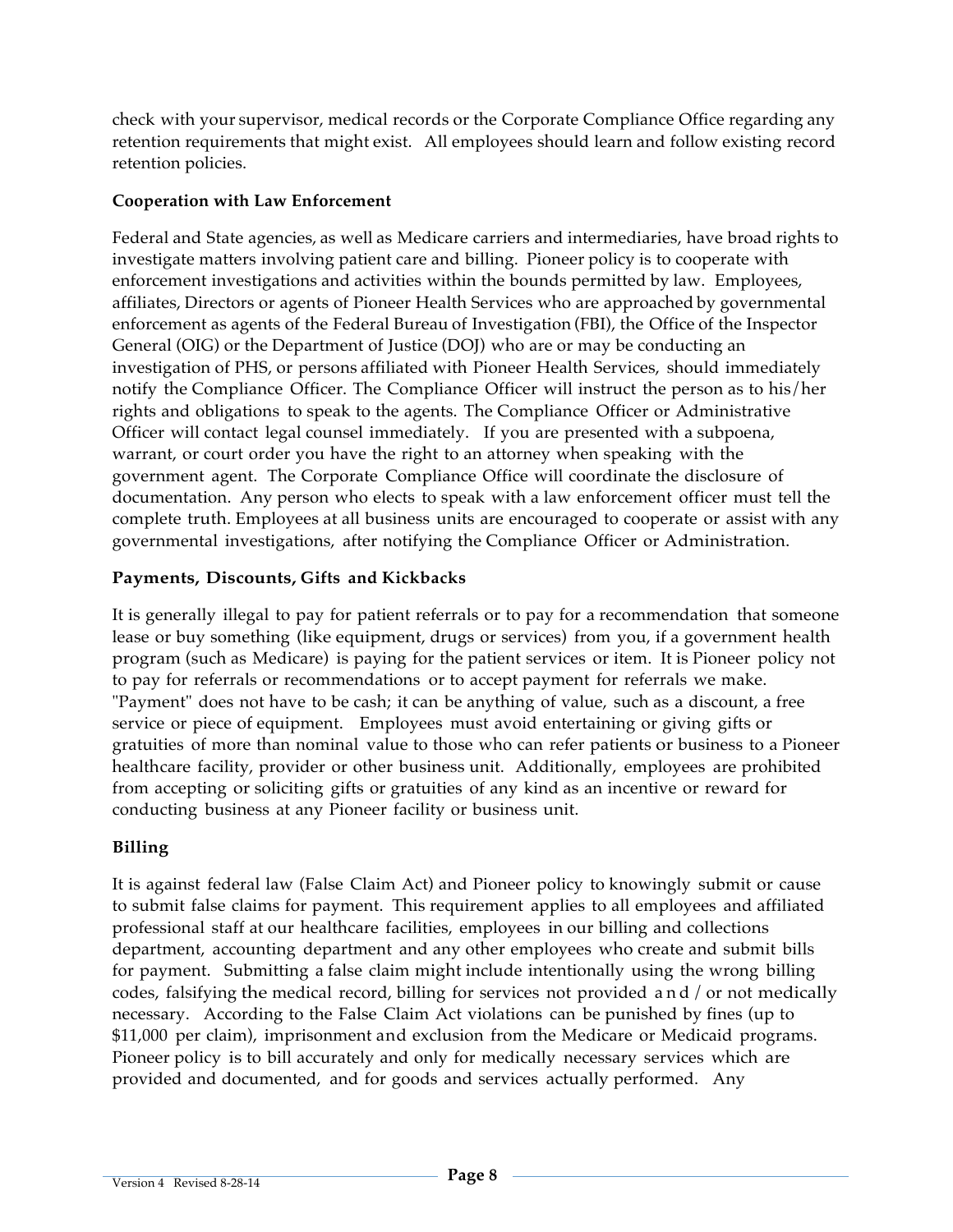subcontractors that perform billing services for Pioneer must ensure compliance with these billing requirements.

The False Claim Act includes a "whistleblower" provision which allows any person, with actual knowledge of allegedly false claims, to file a lawsuit on behalf of the U.S. Government. The whistleblower is protected under this law from retaliation.

It is each and every employee's personal responsibility to prevent fraud, waste, and abuse. Fraud is the intentional and false statement or claim made to obtain some benefit to which one is not entitled. Abuse is a practice or incident that is inconsistent with sound medical practice and may result in failure to meet recognized standards of care or improper payment. Violating these policies or failing to report violations could subject an employee to disciplinary action, up to and including termination of employment.

### **Referrals and Physician Recruitment**

It is generally against the law for a doctor to refer patients to providers (such as labs) in which he or she (or a family member) has a financial interest or relationship. An example might be a physician referring patients to a lab that he or she owns. Violations can result in fines and exclusion from Medicare or Medicaid. The law is complex and applies only to certain services and has many exceptions. If you suspect that a physician is referring patients illegally, it is best to report this to your supervisor or the Compliance Representative. Pioneer sometimes recruits physicians to become part of its rural healthcare systems. It is our policy to comply with the Stark Law, to pay fair market value compensation to recruit and retain physicians and not to offer physicians anything of value in exchange for referrals to Pioneer healthcare facilities.

# **Patient Transfers**

Federal law requires that an emergency department not transfer a patient who needs emergency treatment (including psychiatric) unless the patient is stable. A Pioneer Hospital Emergency Department cannot refuse or delay treatment on the basis of the patient's insurance or ability to pay, race, color, religion, national origin, gender, age or handicap. All individuals presenting to the Emergency Department shall receive a medical screening examination to determine if an emergency medical condition does exist. If such a condition does exist PHS will provide further medical examination and treatment, within the capabilities of it staff and facilities, to stabilize the medical condition of the patient. Transfers can only be done with appropriate medical personnel approval if the medical benefits of transfer outweigh risk to the patient.

#### **Discussion with Competitors**

The antitrust laws prohibit competitors from agreeing on prices or rates. More specifically, it is illegal and against Pioneer policy to discuss services, rates, or proposals with competitors. Any questions about whether it is legal to share business information (prices, contract terms, salaries, etc.) with competitors should be raised with the Compliance Representative or your supervisor. Penalties for antitrust violations are substantial and can involve fines and imprisonment.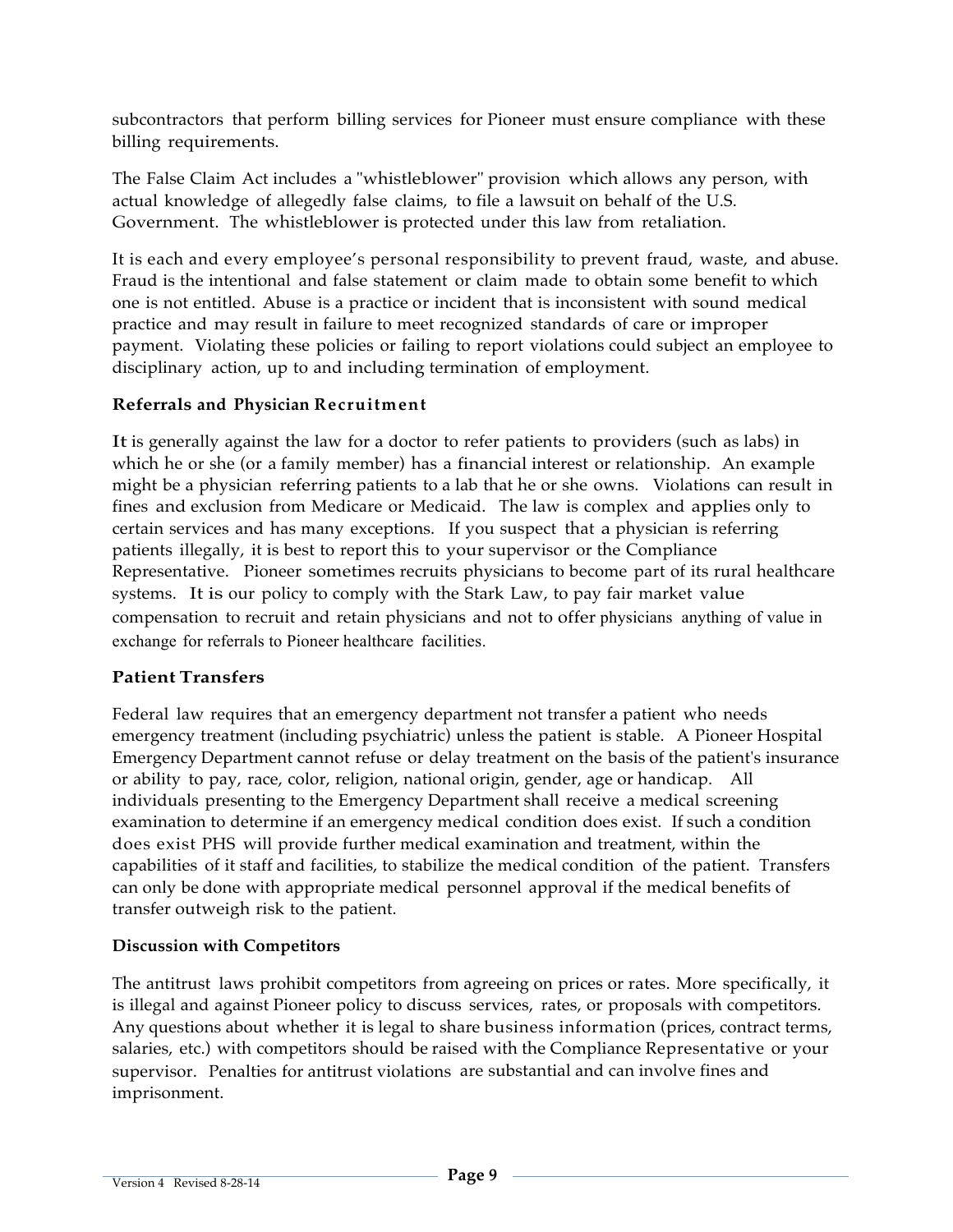#### **Waste Disposal**

Pioneer facilities must comply with various environmental laws which outline the way they dispose of medical waste and other hazardous materials. Individuals must learn and follow their facility waste disposal policies. Spills or releases must be reported promptly.

#### **Controlled Substances**

Federal and state laws regulate the handling and dispensing of controlled substances, including narcotics. Pioneer will not tolerate unauthorized manufacture, distribution or possession of controlled substances. Anyone having information about a violation of this policy, or the law, must report it promptly, or they may be subject to discipline.

#### **Nursing Homes**

The nursing homes and senior care facilities within Pioneer must comply with all state and federal requirements relating to the operation of the facility and treatment of patients. Pioneer policy is to comply with such requirements. Anyone who suspects that a nursing home or Pioneer employee is violating governmental standards, abusing or neglecting patients or allowing that to happen, is required by law to report such concerns to a supervisor or their Compliance Representative.

#### **Use of Company Assets**

Pioneer provides employees with the assets, tools and other resources necessary to achieve company business goals and objectives. These may include, but are not limited to, office and cellular telephones, computers, pagers, email and internet systems, photocopiers, fax machines, postage meters, vehicles and other equipment specific to individual jobs or functions. Assets also include confidential and proprietary information, goodwill and company financial and business strategic information. Pioneer expects that all employees will use these assets solely for the benefit of the company and will not use them in any way that interferes with business processes, inconveniences others, harms the company in any way or creates waste.

#### **Individual Responsibility**

Each employee is personally responsible to act in accordance with the policies of Pioneer Health Services as set forth in this Code of Conduct and all other employment policies. Violating these policies or failing to report violations could subject an employee to disciplinary action, up to and including termination of employment. Pioneer uses a progressive disciplinary process to correct job performance and work habit problems in the work place. Our objective is to eliminate the unacceptable behaviors and provide guidance for improvement. Penalties may vary based on the frequency and severity of the policy violation or work place misconduct.

# **Employee Participation**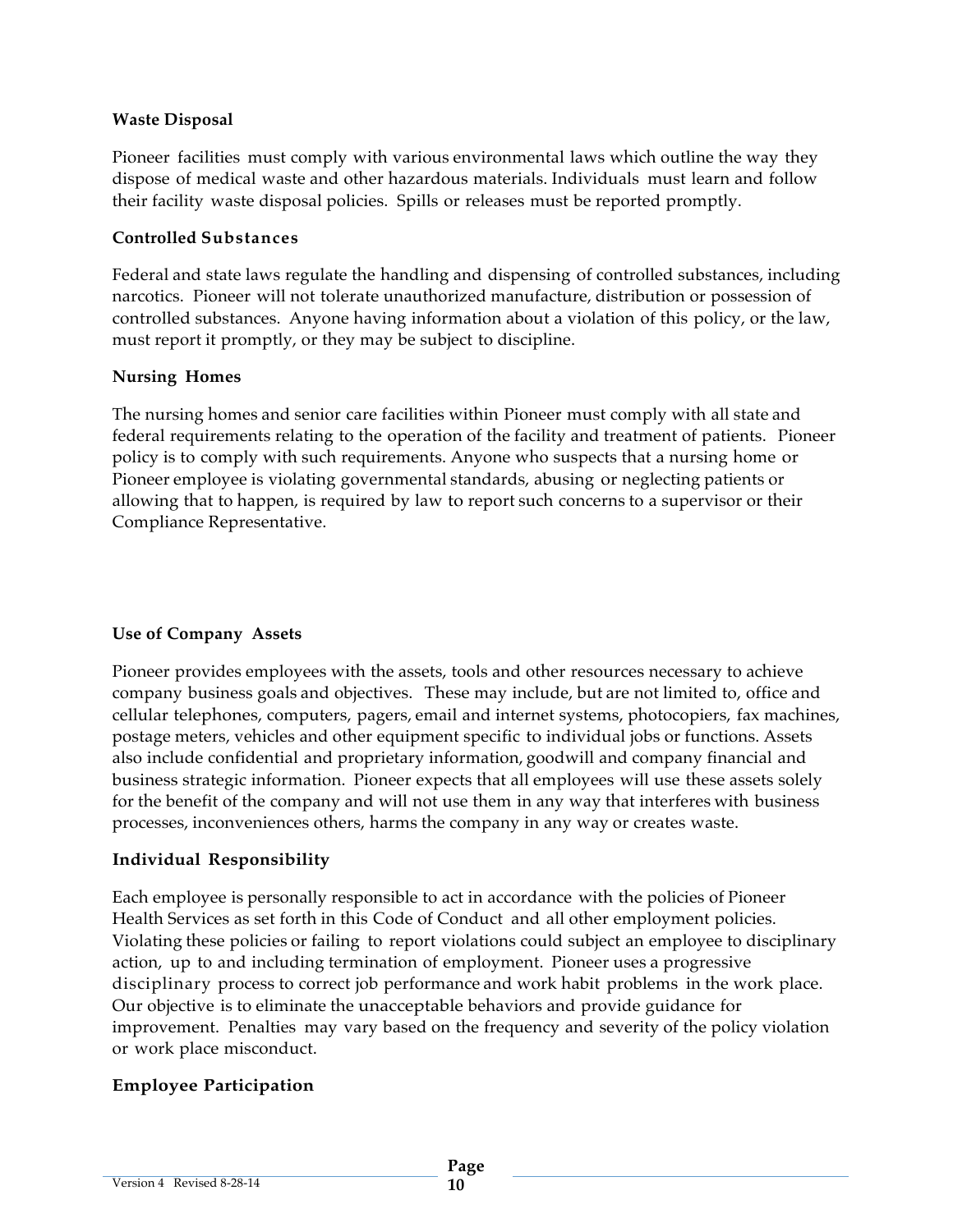In order to have an effective Corporate Compliance Program, PHS and its affiliates must depend upon the complete participation of all of its employees. Therefore, all employees must comply with all the policies and procedures under the Corporate Compliance Handbook and Code of Conduct. Specifically, all employees must attend required educational and training sessions relating to the Compliance Program and adhere to the policies of the Program. There will be general employee training and job-specific training, if required, by the employee's position at PHS.

All employees must sign a form acknowledging their receipt of the Corporate Compliance Handbook and Code of Conduct. In addition, at an employee's exit interview, he/she must sign a document confirming that the employee has conformed to the policies and procedures as directed in the Corporate Compliance Handbook and Code of Conduct.

Failure to comply with the policies and procedures of the program is a violation of PHS policy and may be grounds for disciplinary action.

#### **PIONEER HEALTH SERVICES COMPLIANCE OFFICER JOB DESCRIPTION**

### **The primary responsibilities of the Corporate Compliance Officer shall include:**

- a. Overseeing and monitoring the implementation of the Compliance Program;
- b. Reporting on a regular basis, to the Board, the Chief Executive Officer and the Compliance Committee regarding the progress of implementation; and, assisting them in establishing methods to improve efficiency, quality of services, and to reduce vulnerability to fraud, abuse and waste;
- c. Periodically revising the program in light of changes in the organizational needs, in the law and policies and procedures of government and private payer health plans as approved by the Corporate Compliance Committee and/or the CEO;
- d. Developing and coordinating an educational training program which focuses on and includes the elements of the compliance program;
- e. Ensuring that all medical staff members are aware of the requirements of the compliance program and all policies and procedures relating to the same;
- f. Coordinating personnel issues with the Human Resource Department and each hospital's Medical Staff Office while ensuring that the National Practitioner Data Bank and Medicare Cumulative Sanction Report have been checked with respect to all employees, independent contractors and medical staff applicants, and is checked on a periodic basis
- g. Assisting the Finance Department in coordinating internal compliance review and monitoring activities, including annual or periodic audits and reviews;
- h. Independently investigating and acting on matters related to compliance, including the flexibility to design and coordinate internal investigations (e.g., responding to reports of problems or suspected violations) and any resulting corrective action with all hospital departments, providers, sub-providers, agents and, if appropriate, independent contractors; and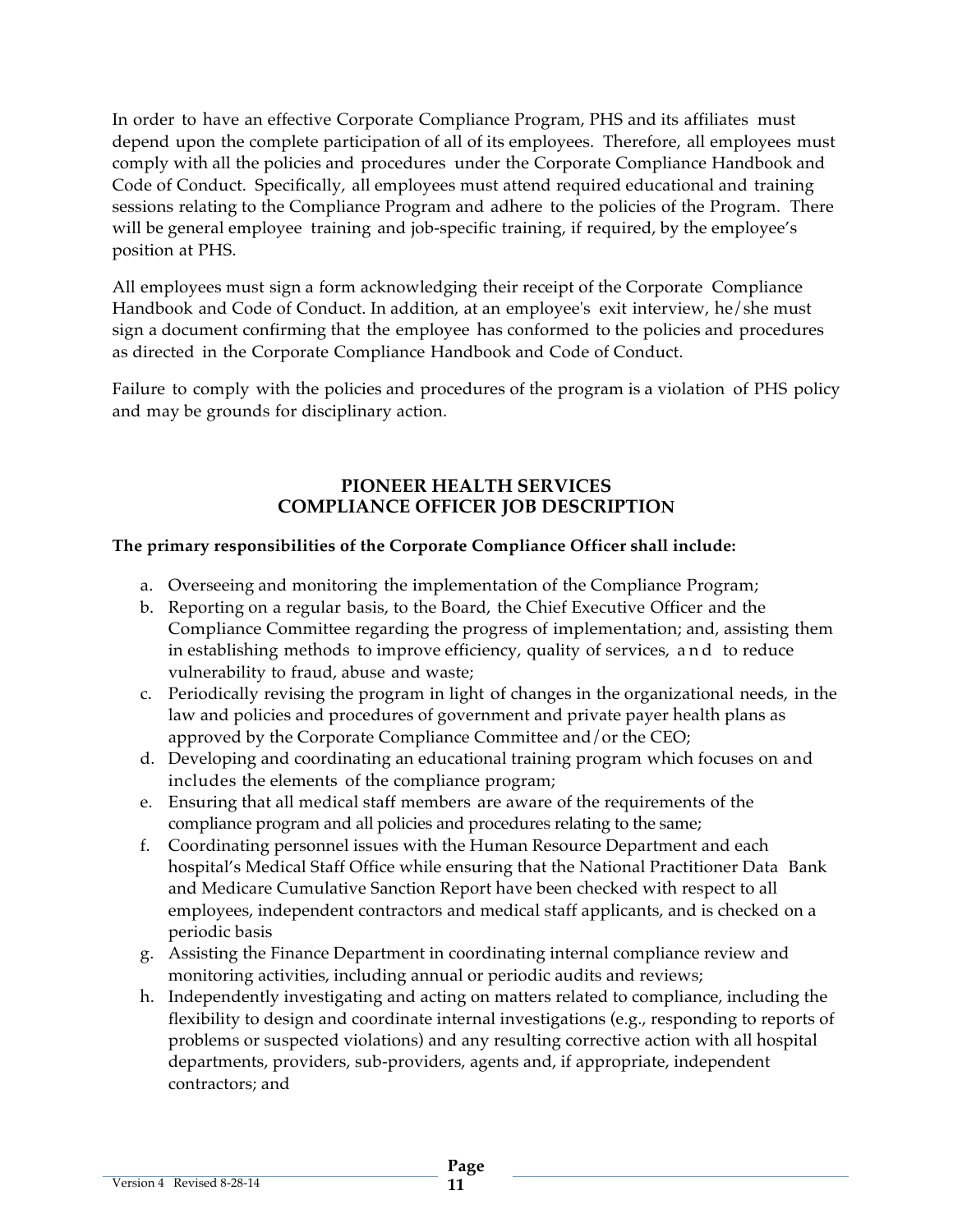i. Developing policies and programs that encourage managers and employees to report suspected billing errors, suspected fraud and other possible problems without fear of retaliation.

The Compliance Officer shall have authority to review all documents and other information that are relevant to compliance activities, including, but not limited to, patient records, billing records, and records concerning marketing efforts and arrangements with other parties, including employees, independent contractors, suppliers, agents, physicians and other professionals on staff.

The Compliance Officer shall have the full resources of the organization at his or her disposal to carry out these functions and to implement the Corporate Compliance Program. The Compliance Officer, with the approval of the Chief Executive Officer, may retain legal counsel or other consultants as deemed necessary or desirable to assist in carrying out these functions.It is the intention of the Board that all communications between the Compliance Officer and counsel be privileged to the fullest extent of the law.

### **PIONEER HEALTH SERVICES COMPLIANCE COMMITTEE STRUCTURE, FUNCTIONS AND DUTIES**

### **The Compliance Committee shall be appointed by the Chief Executive Officer and shall consist of:**

Compliance Officer, who shall serve as its Chairperson Corporate Compliance Director Chief Financial Officer Vice President of Hospital Operations Corporate Director of Human Resources Vice President of Business Development Patient Services Officer Chief Information Officer Chief Medical Officer Corporate Legal Counsel Other individuals may be requested to serve on the Committee at the discretion of the Compliance Officer or CEO

# **The Compliance Committee's functions shall include:**

- a. Analyzing the environment in which PHS and its affiliates do business, the legal requirements with which it must comply and specific risk areas;
- b. Assessing existing policies and procedures that address these areas for possible incorporation into the Compliance Program;
- c. Working with appropriate departments to develop standards of conduct, policies and procedures which promote the Compliance Program;
- d. Recommending and monitoring, in conjunction with the relevant departments, policies and procedures as part of its daily operations;
- e. Determining the appropriate strategy and approach needed to ensure compliance with the program, detection of any potential violations; and
- f. Developing a system to solicit, evaluate and respond to all complaints or problems.